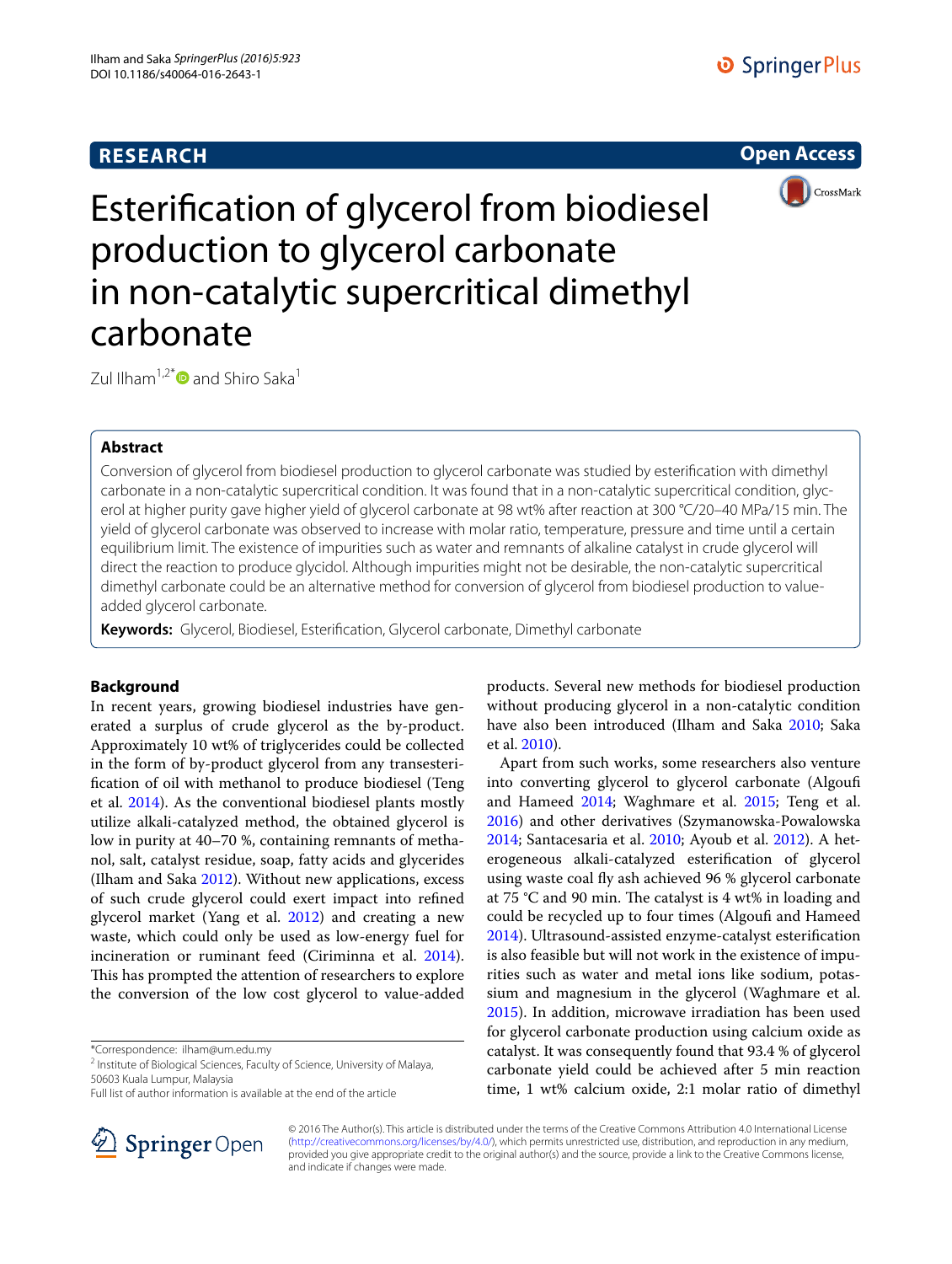carbonate to glycerol and 65 °C (Teng et al. [2016\)](#page-5-8). However, although microwave irradiation technology might be effective at micro volume, it is known to have limitation at a larger scale.

Glycerol could be a building block to many useful derivatives. Physically, pure glycerol (99 %) is a clear, odorless and hygroscopic liquid under ambient condition. Its boiling point, melting point and flash point are reported to be 290 °C, 18 °C and 177 °C, respectively (Ayoub and Abdullah [2012\)](#page-5-12). The crude glycerol from biodiesel production, on the other hand, is dark brown liquid with faulty smell, being dependent greatly on the methods and the feedstocks used for its conversion (Teng et al. [2014\)](#page-5-0). As purification and distillation of crude glycerol is energyintensive and economically challenging, one way is to ensure the biodiesel production method that can produce a pure glycerol in the first place such as the supercritical methanol method (Saka and Kusdiana [2001](#page-5-13)).

This study is, therefore, to report extensively on the esterification of glycerol to glycerol carbonate using non-catalytic supercritical dimethyl carbonate. It should be noted that esterification of glycerol in this study can be, instead, transesterification of dimethyl carbonate by glycerol. This is a matter of which one can be the solvent, dimethyl carbonate or glycerol. Since this work is concerned with the utilization of glycerol, dimethyl carbonate was used as the solvent for its esterification. The route for producing glycerol carbonate was also elucidated to discuss the favorable reaction condition.

### **Methods**

### **Materials**

Pure glycerol, dimethyl carbonate, glycerol carbonate, sodium hydroxide (NaOH) and various authentic compounds for standards and chemicals were obtained from Nacalai Tesque Inc., Japan, all of which are of highest purity available. Crude glycerol was also prepared by alkali-catalyzed transesterification (Lubes and Zakaria [2009](#page-5-14)) and pure glycerol from non-catalytic supercritical methanol (Saka and Kusdiana [2001\)](#page-5-13) for use in this study.

### **Characterization of glycerol**

Glycerol and methanol contents were analyzed by high performance liquid chromatography (HPLC) LC10-VP System (Column: Ultrahydrogel 120, oven temperature: 40 °C, flow-rate: 1 mL/min, mobile phase: water, detector: RID 10A) (Algoufi and Hameed [2014\)](#page-5-6). Water content in glycerol was determined by Karl-Fischer method in accordance to EN ISO 12937, while standard titration method was used to analyze soap content in glycerol following the American Oil Chemists' Society (AOCS) Cc 17-95. Salt content in glycerol was determined using precipitation method (Nanda et al. [2014](#page-5-15)).

## **Non‑catalytic supercritical dimethyl carbonate esterification of glycerol**

Non-catalytic supercritical dimethyl carbonate esterification of glycerol (pure and crude) was performed in a in a batch-type supercritical biomass conversion system as reported previously (Saka and Kusdiana [2001\)](#page-5-13). Predetermined quantities of glycerol and dimethyl carbonate corresponding to the molar ratio of 1:10 of glycerol to dimethyl carbonate were mixed in a 5 mL Inconel-625 reaction vessel. It was, then, heated to have a reaction at supercritical conditions with dimethyl carbonate (Critical Temperature (Tc): 274.9 °C/Critical Pressure (Pc): 4.63 MPa) by immersing it into a molten tin bath and later quenched into a water bath to stop the reaction. All the experiments and analyses were conducted in compliance with the procedures described in our previous papers (Ilham and Saka [2010,](#page-5-4) [2012](#page-5-1)) and the reaction temperature and pressure were monitored by thermocouple and pressure gauge, respectively. Throughout the reaction, pressure was maintained by a custom designed Inconel-625 batch reactor vessel as shown in Additional file [1](#page-5-16): Fig. S1. The obtained products were analyzed using HPLC as described beforehand. Experimental design is depicted in Fig. [1](#page-1-0). For the calibration curve of the authentic standard products, glycerol and glycerol carbonate were used. All sets of experiments were made to at least triplicate for confirmation of the yields by utilizing 1:10 molar ratio of glycerol to dimethyl carbonate, although not treated statistically. The yield of glycerol carbonate in weight percent as presented in this study refers to the percentage of yields conversion recovered based on theoretical yield. Additional confirmation of glycerol carbonate formation (Additional file [2:](#page-5-17) Fig. S2) was analyzed using a Bruker AV400<sup>1</sup>H NMR spectrometer and referenced to the residual NMR solvent signals.  ${}^{1}H$ NMR (300 MHz, DMSO):  $\delta$  5.25 (t, <sup>3</sup>/<sub>HH</sub> = 5.6 Hz, 1H), 4.83–4.76 (m, 1H), 4.49 (dd,  $^{2}J_{HH} = 8.3$ ,  $^{3}J_{HH} = 8.2$  Hz, 1H), 4.28 (dd,  $^{2}J_{HH} = 8.2$ ,  $^{3}J_{HH} = 5.9$  Hz, 1H), 3.66 (ddd,  $^{2}J_{HH} = 12.6$ ,  $^{3}J_{HH} = 5.3$ ,  $^{3}J_{HH} = 3.0$  Hz, 1H), 3.50 (ddd,  $^{2}J_{HH} = 12.7$ ,  $^{3}J_{HH} = 5.4$ ,  $^{3}J_{HH} = 3.4$  Hz, 1H). IR Neat:  $1766$  cm<sup>-1</sup> (C = O).

<span id="page-1-0"></span>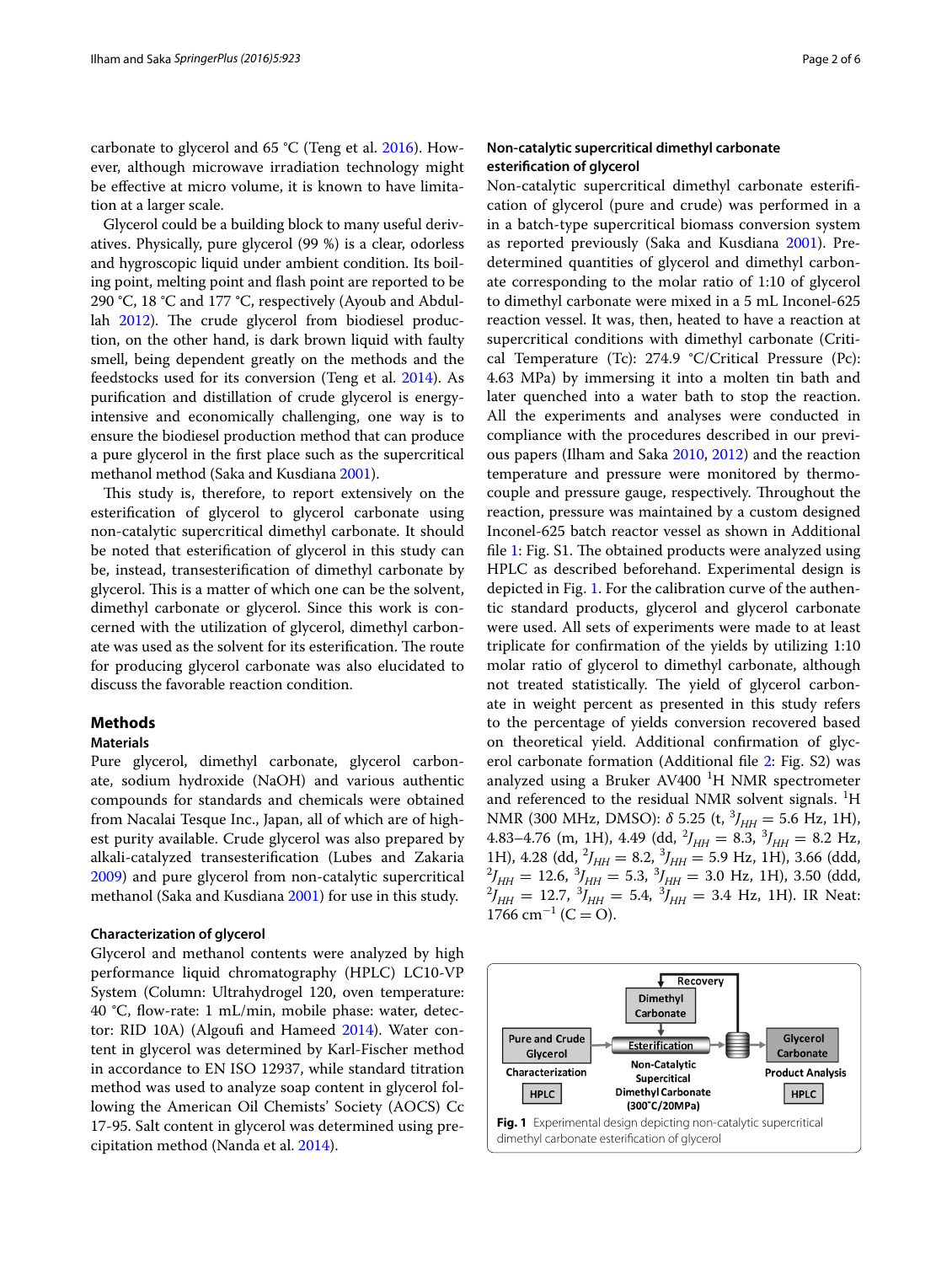### **Conventional esterification**

For comparison, the esterification of glycerol by dimethyl carbonate using homogenous NaOH catalyst was carried out in a 250 ml round bottom flask attached to a reflux condenser with a thermometer immersed in a water bath. Predetermined quantities of glycerol and dimethyl carbonate were mixed in molar ratio of 1:5 of glycerol to dimethyl carbonate and heated to 75 °C for 90 min (Ochoa-Gómez et al. [2009](#page-5-18)). The yields and conversions were determined using similar equations used by Teng et al. ([2016](#page-5-8)).

## **Results and discussion**

#### **Properties of pure and crude glycerol**

In this study, two grades of glycerol produced by two different biodiesel production methods were used and the properties are shown in Table [1](#page-2-0). Properties of commercial glycerol are included just for comparison.

The properties of crude glycerol produced as byproduct from alkali-catalyzed method varied greatly. However, the glycerol produced from non-catalytic supercritical methanol method did not vary, showing similar properties with the commercial glycerol (99 % purity) with no traces of water, salt and soap detectable. This is due to the fact that no catalyst is used in non-catalytic supercritical methanol method (Saka and Kusdiana [2001](#page-5-13)). On the other hand, crude glycerol from alkali-catalyzed method contains significant amount of water, salt and soap with 70 % purity. Hereinafter in this study, glycerol from alkali-catalyzed method will be referred to as crude glycerol and glycerol from non-catalytic supercritical methanol will be referred to as pure glycerol.

### **Glycerol carbonate formation from pure and crude glycerol**

In a trial run, pure glycerol was treated in non-catalytic supercritical dimethyl carbonate at 300 °C/12 MPa for 15 min. When analyzed and compared to several authentic compounds, the resulted compound was found to be glycerol carbonate (4-hydroxymethyl-1,3-dioxolan-2-one), a value-added derivative of glycerol, as depicted at around 4 min retention time in the chromatogram of Fig. [2.](#page-2-1)

<span id="page-2-0"></span>**Table 1 Properties of glycerol as by-product from different biodiesel production methods**

| <b>Glycerol from different</b><br>methods | Purity | Water<br>$(wt\%)$ | Salt<br>$(wt\%)$ | Soap<br>(ppm) |  |
|-------------------------------------------|--------|-------------------|------------------|---------------|--|
| Alkali-catalyzed glycerol                 | 70     | 9.82              | 20.18            | 35,100        |  |
| Supercritical methanol<br>glycerol        | >98    | n.d.              | n.d.             | n.d.          |  |
| Commercial glycerol                       | 99     | n.d.              | n.d.             | n.d.          |  |
| n.d. not detected                         |        |                   |                  |               |  |

Glycerol carbonate standard **Glycerol standard Treated pure glycerol**  $\Omega$  $\overline{2}$  $\boldsymbol{\Lambda}$ 6  $\mathbf{R}$ 10 **Retention time (min) Fig. 2** HPLC chromatogram of pure glycerol after treatment in supercritical dimethyl carbonate at 300 °C/20 MPa/15 min without any catalyst applied. Standards of glycerol and glycerol carbonate are

<span id="page-2-1"></span>shown as authentic compounds

Previously, conversion of glycerol to glycerol carbonate in non-catalytic supercritical dimethyl carbonate was shown to proceed at 300 °C/15 MPa after 15 min with 90 wt% yield (Ilham and Saka [2010\)](#page-5-4). Temperature higher than 300 °C and longer reaction time is not favorable due to the possibility of thermal decomposition (Ilham and Saka [2012\)](#page-5-1). However, Fig. [3](#page-2-2) shows the yield of pure glycerol as treated in supercritical dimethyl carbonate at 300 °C with different reaction pressures. It could be seen from the graph that the trend shows higher formation of glycerol carbonate at higher reaction pressure. HPLC plot

<span id="page-2-2"></span>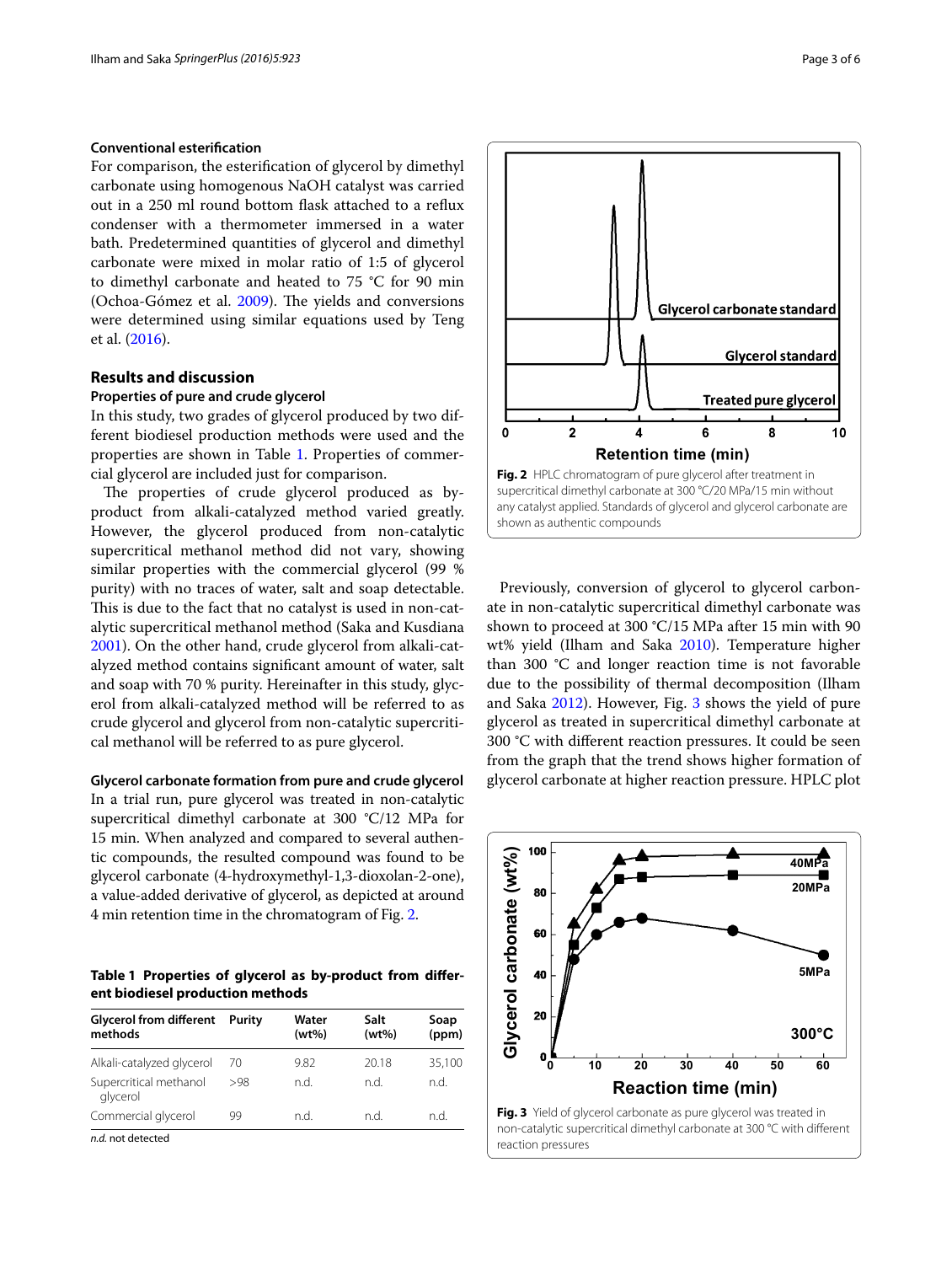for partial conversion could be seen in Additional file [3](#page-5-19): Fig. S3. Similar trends at lower reaction pressures have been reported (Ilham and Saka [2012](#page-5-1)). This is in agreement with previous findings in supercritical fluid behavior study where higher reaction pressure always leads to higher yield (Abbott et al. [2005;](#page-5-20) Warabi et al. [2004\)](#page-5-21).

When the reaction condition was maintained at 300 °C/20–40 MPa, the highest yield of glycerol carbonate based on the theoretical value at 98 wt% could be achieved after 20 min reaction. However, when treated at 300 °C/5 MPa, yield of glycerol carbonate is decreasing particularly after 20 min reaction, indicating possible decomposition of glycerol carbonate under low reaction pressures.

The reaction scheme for the conversion could be expected to proceed in a non-catalytic manner as depicted in the graphical abstract. Glycerol undergoes esterification with dimethyl carbonate, leading to the formation of thermodynamically stable five-member cyclic glycerol carbonate. Methanol, formed from this reaction, was removed by evaporation. The scheme is in agreement with several previous studies describing a similar method in a catalytic manner (Teng et al. [2016](#page-5-8); Waghmare et al. [2015](#page-5-7); Algoufi and Hameed [2014;](#page-5-6) Ochoa-Gómez et al. [2009](#page-5-18)).

### **Effect of impurities on glycerol carbonate formation**

The pure glycerol from supercritical methanol method and crude glycerol from alkali-catalyzed method were both treated in non-catalytic supercritical dimethyl carbonate (300  $\textdegree$ C/20 MPa/15 min). As depicted in Fig. [4](#page-3-0), pure glycerol showed high conversion to glycerol carbonate, while crude glycerol showed significantly lower yield.

To confirm the effect of impurities in glycerol from alkali-catalyzed method on reducing the yield of glycerol

<span id="page-3-0"></span>

carbonate, a thorough analysis was done on the HPLC chromatogram of products obtained from crude glycerol of alkali-catalyzed method. The chromatogram showed an additional peak. When analyzed and compared with several authentic compounds, this was determined to be glycidol (Ilham and Saka [2012\)](#page-5-1).

Based on these findings, decomposition occurred in the presence of water and salts (impurities in alkali-catalyzed glycerol) to partly decompose glycerol carbonate into glycidol. The proposed scheme for this decomposition pathway is presented in Fig. [5.](#page-4-0) As discussed beforehand (Fig. [3](#page-2-2)), low reaction pressures in supercritical condition may also lead to glycidol formation, following a similar pathway as described (Ilham and Saka [2012](#page-5-1); Abbott et al. [2005](#page-5-20)). A research on glycerol carbonates synthesis by coalfly ash catalyst by Algoufi and Hameed ([2014\)](#page-5-6) is also in agreement with this finding. Rathore et al. [\(2014](#page-5-22)) described the formation of glycerol dicarbonate in their study using dimethyl and diethyl carbonate as reactant but no such intermediate was detected in our study.

### **Other methods for glycerol carbonate production**

According to Ochoa-Gómez et al. ([2009\)](#page-5-18), conventional transesterification by homogeneous NaOH, a range of yield from 35 to 98 wt% could be achieved after 90 min reaction at 75 °C. This might be attractive from an industrial standpoint as a lower reaction time could be used without affecting the yield. However, separation is inevitable and in the case of biodiesel, huge amount of water is needed to wash the dissolved NaOH from the product. In glycerol carbonate production, it is even more complicated as water could not be used. It should be noted that water and glycerol carbonate are miscible. On the other hand, no heterogenous catalyst and acid catalyst could give a high yield of glycerol carbonate (Ochoa-Gómez et al. [2009](#page-5-18)).

Other possible methods for glycerol carbonate production are ultrasound-assisted lipase-catalyzed method (Waghmare et al. [2015](#page-5-7)) and microwave-assisted transesterification with calcium oxide (CaO) as catalyst (Teng et al. [2016\)](#page-5-8). Lipase-catalyzed method, similar to other biocatalysis, showed advantages in terms of environmentally-friendly as well as high in yield (>97 wt%), but enzyme is not economical, especially when coupled with high cost ultrasound equipment (Waghmare et al. [2015](#page-5-7)). Microwave-assisted conversion has been reported to show fast reaction, low operating temperature and effective for crude glycerol but hard to penetrate large volume of sample (Teng et al. [2014\)](#page-5-0). In addition, the use of CaO catalyst is very much dependent on whether or not, it was thermally pre-treated beforehand (Ochoa-Gómez et al. [2009\)](#page-5-18).

Based on the evidence presented beforehand, the non-catalytic supercritical dimethyl carbonate showed a potential as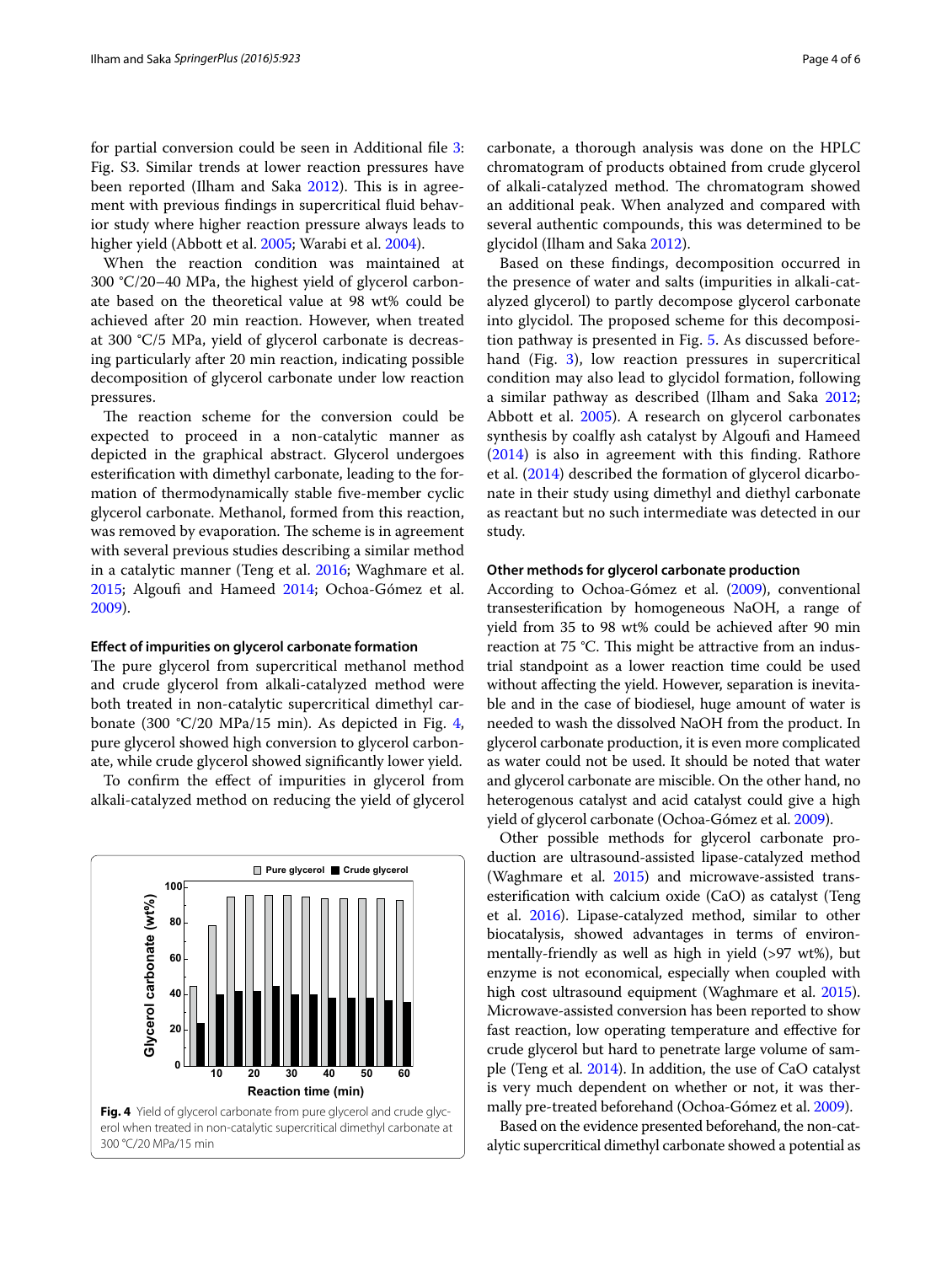

<span id="page-4-0"></span>an alternative method for conversion of glycerol to glycerol carbonate. It was found that the supercritical dimethyl carbonate could esterified pure glycerol to glycerol carbonate in high yield without any catalyst applied. When crude glycerol with impurities is used, glycerol carbonate yield decreases in the compensation of glycidol formation. Glycerol carbonate is a stable, colorless liquid currently used industrially as solvent and surfactant (Herseczki et al. [2009](#page-5-23)), while glycidol is important in the production of epoxy resins and polyurethanes. Its high functionality, together with the versatile and well-investigated reactivity of its hydroxyl functions could supply as a basis for a variety of derivatives (Pagliaro et al. [2007\)](#page-5-24). For comparison, Table [2](#page-4-1) shows glycerol carbonate yield and remarks on various glycerol carbonate production technologies.

## **Conclusions**

The results showed that pure glycerol could be converted to value-added glycerol carbonate with a yield of 98 wt% using supercritical dimethyl carbonate (300 °C/20– 40 MPa/15 min) without any catalyst applied. On the other hand, when crude glycerol with impurities was used, glycerol carbonate could decompose to glycidol. The high reaction pressure (>10 MPa) must also be maintained in supercritical dimethyl carbonate as low reaction pressure would lead to the decomposition. The formation of value-added chemicals, glycerol carbonate and glycidol from the non-catalytic supercritical dimethyl carbonate method showed the potential of this method to be an alternative way to reduce glycerol glut from biodiesel production.

<span id="page-4-1"></span>

|  |  |  |  |  |  |  | Table 2 Glycerol carbonate yield and remarks on various production technologies |
|--|--|--|--|--|--|--|---------------------------------------------------------------------------------|
|--|--|--|--|--|--|--|---------------------------------------------------------------------------------|

| Method                                            | Yield (wt%) | Remark                                                                                                                                          |
|---------------------------------------------------|-------------|-------------------------------------------------------------------------------------------------------------------------------------------------|
| Alkali-catalyzed                                  | $35 - 98$   | Separation and purification is needed. Water could not be used as it is miscible with<br>glycerol carbonate and thus, yield decreases           |
| Ultrasound-assisted lipase-catalyzed              | >97         | Enzyme is costly especially when coupled with ultrasound equipment                                                                              |
| Microwave-assisted CaO-catalyzed                  | 93.4        | Fast reaction but hard to penetrate large volumes. CaO needs thermal pre-treatment                                                              |
| Non-catalytic supercritical dimethyl carbonate 98 |             | Pure glycerol is needed for high yield but no complicated separation and purification.<br>Use of crude glycerol will lead to glycidol formation |